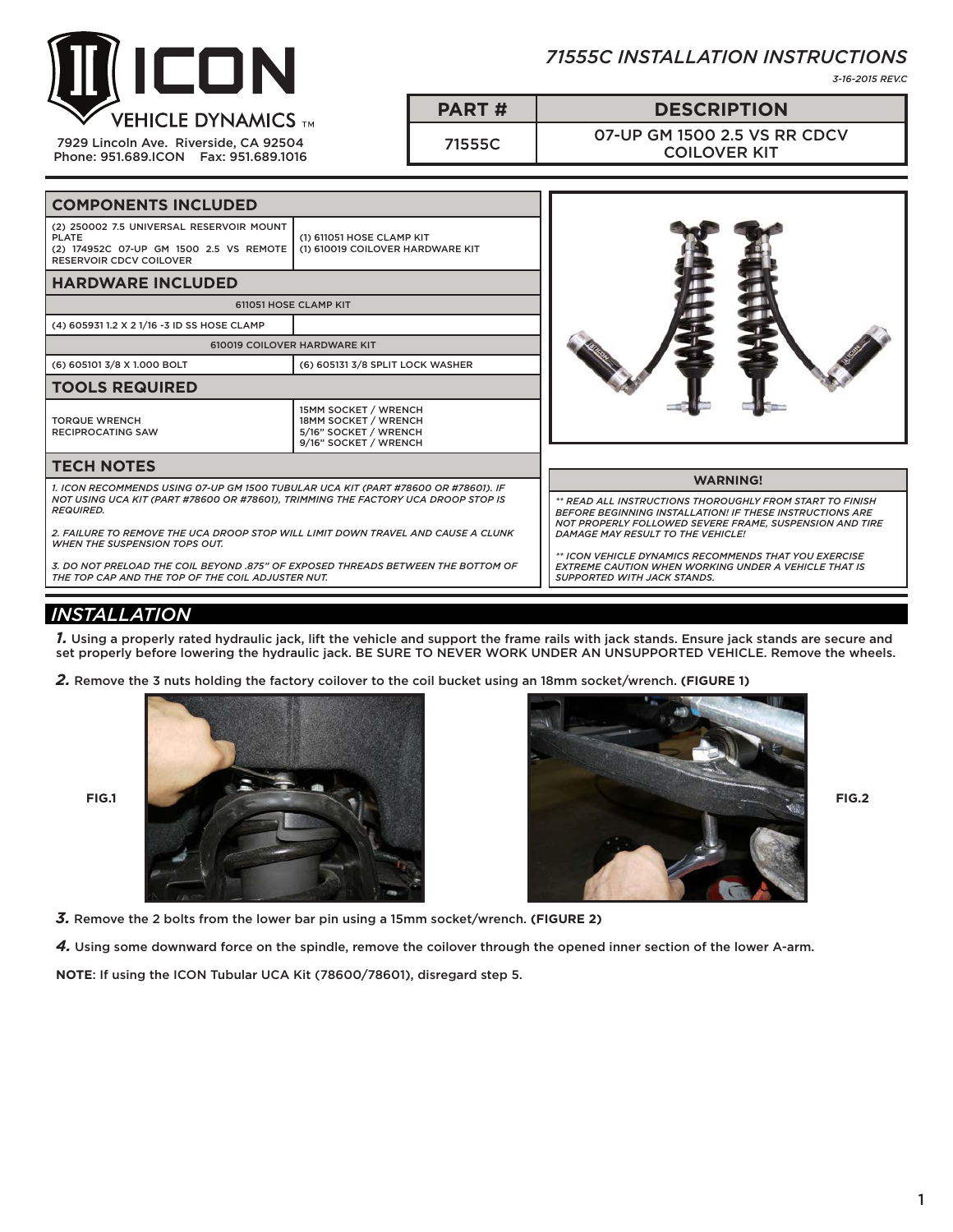*5*. Using a reciprocating saw/angle grinder, cut the droop stop off of the factory UCA mount as shown. **(FIGURE 3 AND 4)**





*5.* Install the ICON coilover while applying downward force to the spindle.

*6.* The hex side of the bar pin goes toward the rear of the truck.

*7.* Using the supplied 3/8" hardware and a 9/16" socket/wrench, connect the upper mount to the coil bucket. The reservoir mounting plate bolts to the top of the coil bucket using the outer bolt. [Torque to 30 ft-lbs] **(FIGURE 5)**

**NOTE:** Fasten the reservoir to the reservoir mount using the supplied hose clamps and a 5/16" nut driver. Orient hose so it does not contact the coil bucket.C





*8.* Install the factory lower bolts connecting the lower bar pin to the lower A-arm using a 15mm socket/wrench. [Torque to factory spec] **(FIGURE 6)**

*9.* Install the wheels and set the truck on the ground. [Torque to factory spec]

*10.* Have the truck professionally aligned.

### *VERIFY ALL FASTENERS ARE PROPERLY TORQUED BEFORE DRIVING VEHICLE.*

### *RETORQUE ALL NUTS, BOLTS AND LUGS AFTER 100 MILES AND PERIODICALLY THEREAFTER.*